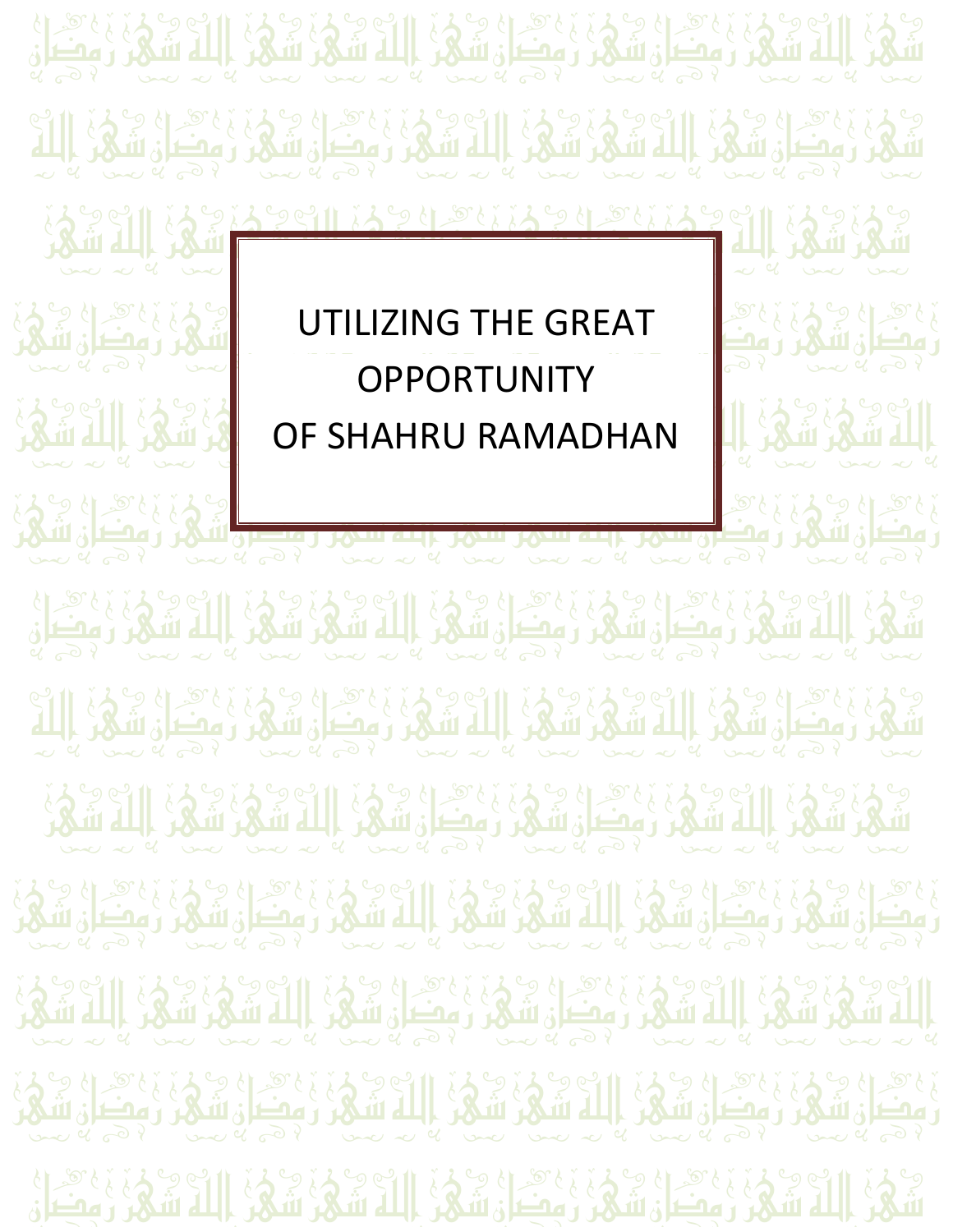بسم اهللِ الرمحن الرحيم

In the Name of Allah, the All-Beneficent, the All-Merciful

## UTILIZING THE GREAT OPPORTUNITY OF SHAHRU RAMADHAN

1- The Holy Prophet (peace be upon him and his progeny), informs us that Satan is locked in the Holy month of Ramadhan. In his well-known sermon before the Holy month of Ramadhan he is reported to have said:

أَيُّهَا النَّاسُ...وَالشَّيَاطِيْنُ مَغْلُولَةٌ فَاسْأَلُوا رَبكُمْ أَنْ لاَ يُسَلِّطْهَا عَلَيْكُمْ

O People….and **the Satans are shackled**, and hence ask Your Lord not to allow him overpower you. [Shaykh al-Saduq, *al-Amaali*, p. 155]

What is the actual meaning of this? Does it resemble a material scenario where Satan and his army have been chained, and thus cannot attack the fasting ones, or does it have another implication? Having studied the traditions on this subject, scholars of authority say that it is the **hunger** of fasting in the Holy month of Ramadhan that hampers Satan from penetrating into the human being. Imam "Ali (peace be upon him) is reported to have said:

انَّ الشَّيْطَانَ لَيَجْرِيْ من ابْن آدَم مَجْرَى الدَّم، **فَضَيِّقُوْا مَجَارِيَهُ بِالْجُوْعِ** 

Surely Satan flows in the son of Adam the way the blood flows. Therefore **block his channels through hunger**. [Ibn Abi Jumhoor, *'Awaali al-La'aali*, v.1, p. 273]

The evil inviting self of the human being (*al-nafs al-ammara bi al-su'*), which is other than Satan, is also hampered through **hunger**. Imam "Ali (peace be upon him) is reported to have said:

نِعْمَ الْعَوْنِ عَلَى أَسْرِ النَّفْسِ وَكَسْرِ عَادَتِهَا اَلتَّجَوْعُ

How excellent a helper **is hunger** in taking the soul as captive and breaking its habit!. [Al-Waasiti, *'Uyun al-Hikam wa al-Mawaa'iz*, p. 494]

It must be realized, however, that despite fasting, one may blemish his soul with sin and disobedience because of having developed traits in the past that act as generators of sin. If these traits are not effaced from one's being, the danger of sin is always there. Perhaps the phrase in the first quotation "…*and hence ask Your Lord not to allow him overpower you*" is a hint towards this reality.

In conclusion, fasting is an element that facilitates one to easily disobey Satan and the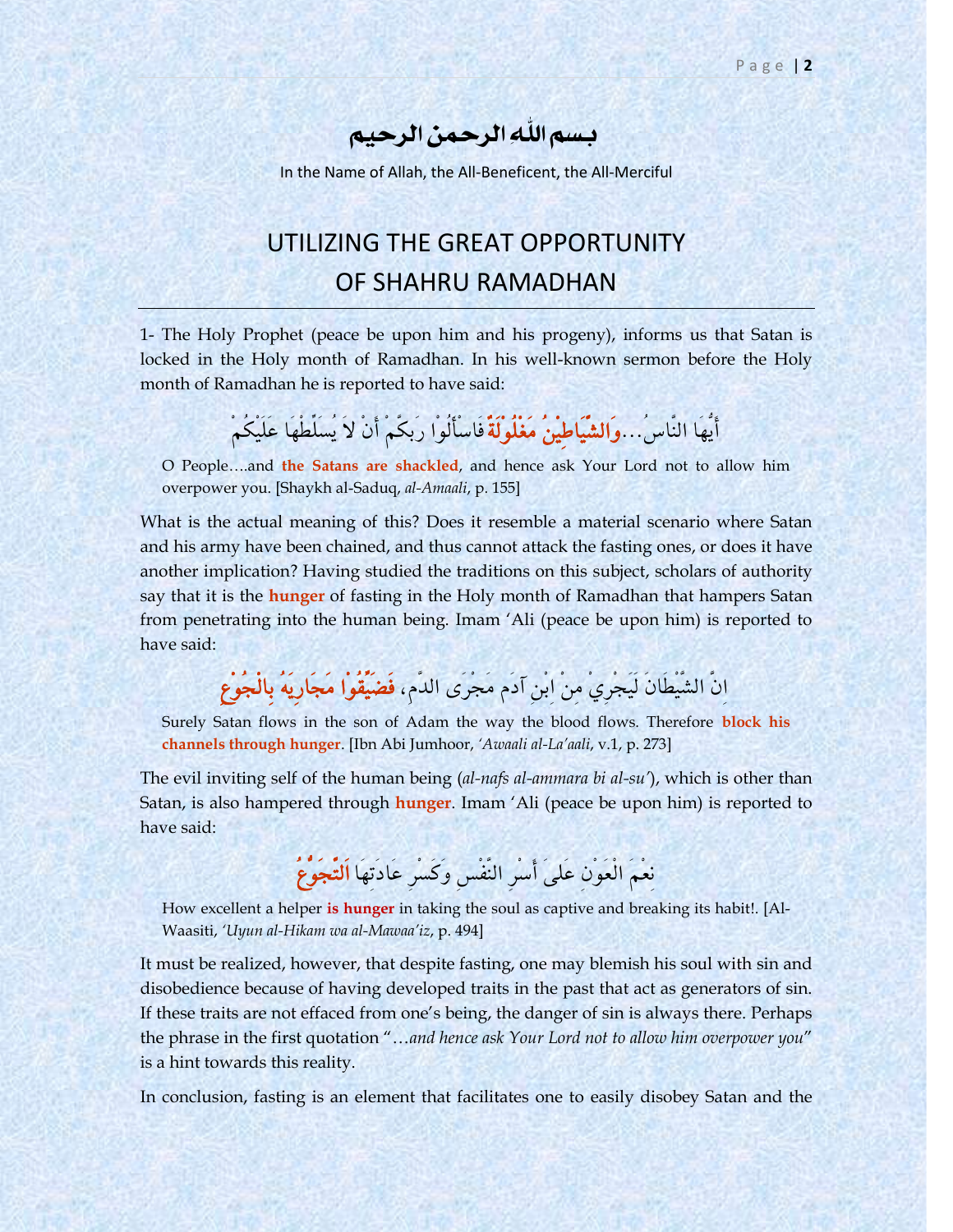Evil-inviting self, but cannot immediately uproot the traits one has developed over the year(s). Therefore, despite fasting, we must desperately seek Divine help to be emancipated from the evil traits we have developed over the years.

The Insightful scholars believe that fasting detaches one from the realm of matter and attaches one to the realm of spirit. If our dining tables encourage variety of foods when breaking our fasts, we would always remain distant from the aspired aim of "*detachment from the material world*". It should be remembered, however, that between detachment (*zuhd*) and abandonment (*tark*) there is a great difference. Whereas the former does not encourage one to abandon food but to regulate one"s intake, the latter encourages one to refrain from food.

Imam al-Sadiq (peace be upon him) is reported to have said:

لِلصَّائِمِ فَرْحَتَانِ فَرْحَةٌ عِنْدَ إِفْطَارِهِ وَفَرْحَةٌ عِنْدَ لِقَاءِ رَبِّهِ

The fasting one has two moments of happiness: (a) When breaking his fast, and (b) **when meeting his Lord.** [Al-Kulayni, *Al-Kafi*, v.4, p. 65]

We must try to analyze our situation: Do we experience both these moments? When we break our fast, are we happy because Allah enabled us to fast that day or due to relief from the distress of hunger through the tasty food that we have prepared for ourselves? And principally, does our fasting enable us tear the veils and meet our Lord and thereby attain happiness? If not, then we should revisit the method of our fasting.

2- If we analyze the various supplications of the Holy Month of Ramadhan, we would realize that one of the most fundamental things we ask from Allah is "freedom of my neck from the Hell Fire" (*Fikaaka raqabati min al-naar*).

In the daily supplication of the Holy month of Ramadhan, we recite:

## فَيَا ذَا الْمَنِّ وَلا يُمَنُّ عَلَيْكَ مُنْ عَلَيٍّ بِفَكَاكِ رَقَبَتِي مِنَ النَّار...

O the Benefactor upon Whom favor is not bestowed, favor me by *releasing my neck from the Hell Fire*…[Shaykh "Abbas Qummi, *Mafatih al-Jinan*, p. 311]

And during the nights of Qadr, we recite the following famous supplication when we open the Holy Qur'an:

...أَىِ تَجِعَوَهٌِ مِوِ عُتَقَائِمَ مِوَ اههَّازِ

…that you make me from among *those whom you have freed from Hell Fire.* [Shaykh "Abbas Qummi, *Mafatih al-Jinan*, pp. 398-399]

In these supplications we do not ask for emancipation from Hell Fire when the Day of Judgment is realized. We rather ask for immediate emancipation. This is because in reality according to Divine Revelation, traditions of the Ahl al-Bayt and the inner visions of the insightful scholars, the sinful are entangled in Hell Fire while they still reside in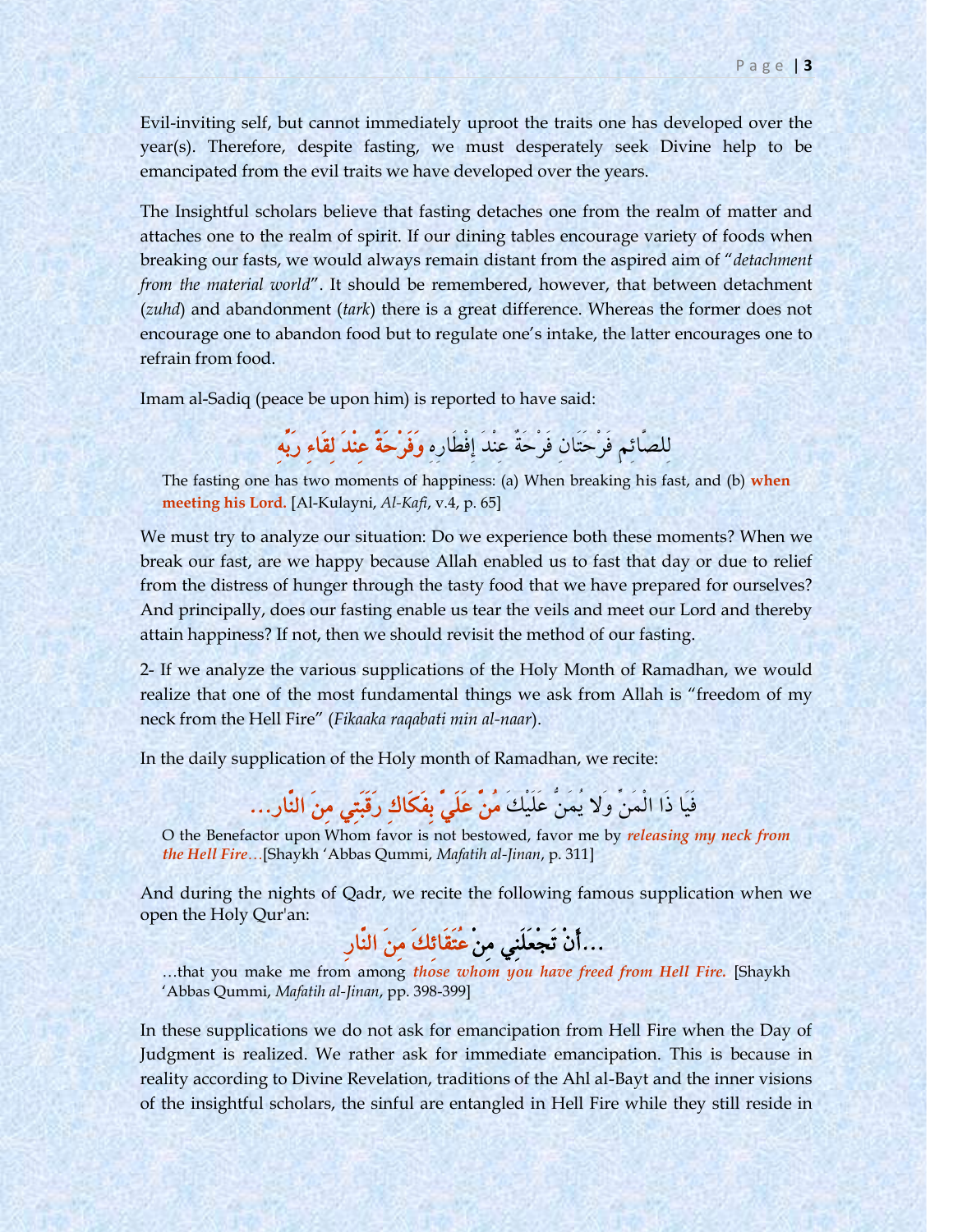the material realm. Qiyaama is a higher plane of their lower existence. The material cover of their body hampers them from beholding this reality. Therefore it is correct to say *Munna 'alayya bi fikaaki raqabati min al-naar*.. (favor me by *releasing my neck from the Hell Fire*…)

So important is this particular need that Sayyid al-Saajidin (peace be upon him) in his supplication of 'Arafa, is reported to have expressed as follows:

يَا مَوْلاَيَ حَاجَتِيْ اَلَّتِي إِنْ أَعْطَيْتَنِيهَا لَمْ يَضُرِّنِي مَا مَنْعَتَنِي وَإِنْ مَنْعَتَنِيهَا لَمْ يَنْفَعْنِي مَا أَعْطَيْتَنِيْ، فَكَاكَ رَقَبِتِيْ مِنَ النَّارِ.

O my Master, my need which if You bestow on me, whatever You deprive me would not harm me, and if You deprive me, whatever You give me would not benefit me, is **liberation of my neck from the Hell-Fire.** [Imam al-Sajjad (peace be upon him), al-Sahifa al-Sajjadiyya [Abtahi Print], p. 345]

Some concerned people ask: How can we decipher that our wish has been fulfilled and we are free from Hell Fire? There are two yardsticks that can relatively unravel one"s state:

- We must observe whether after seeking forgiveness from Allah, we are still inclined to our previous sins and misdeeds or not. If we tangibly experience that we despise them and even refrain from imagining them, we must understand that we have attained a particular station of emancipation and freedom.
- We must observe whether we still experience *attachment* to the material pleasures of the world. If we employ the material necessities merely as "means" to achieve the fundamental goal of Allah"s proximity then we should give glad tidings of emancipation to ourselves. If not, then we must understand that we still are suffering in the higher plane of existence.

3- Many of us struggle to complete reading the entire Holy Qur"an in this month of Qur"an. This is undoubtedly laudable, and must never be discouraged. However, completing only a part of it "with understanding and contemplation" is a step towards the fundamental aim behind its revelation, which is guidance. Hence, we must struggle to read the Qur"an with translation and commentary, individually or in groups, so that we can really benefit from the banquet of Qur'an.

4. The relation between matter and spirit, body and soul, and the corporeal and the celestial realms is not easy to understand for all. The Imams of the Ahl al-Bayt (peace be upon them), however, had in-depth knowledge of the relation, and hence were able to advise their followers what is good or what is evil for them in different occasions. According to a tradition, if a person breaks his fast with warm water, his sins would be erased. Imam al-Sadiq (peace be upon him) is reported to have said: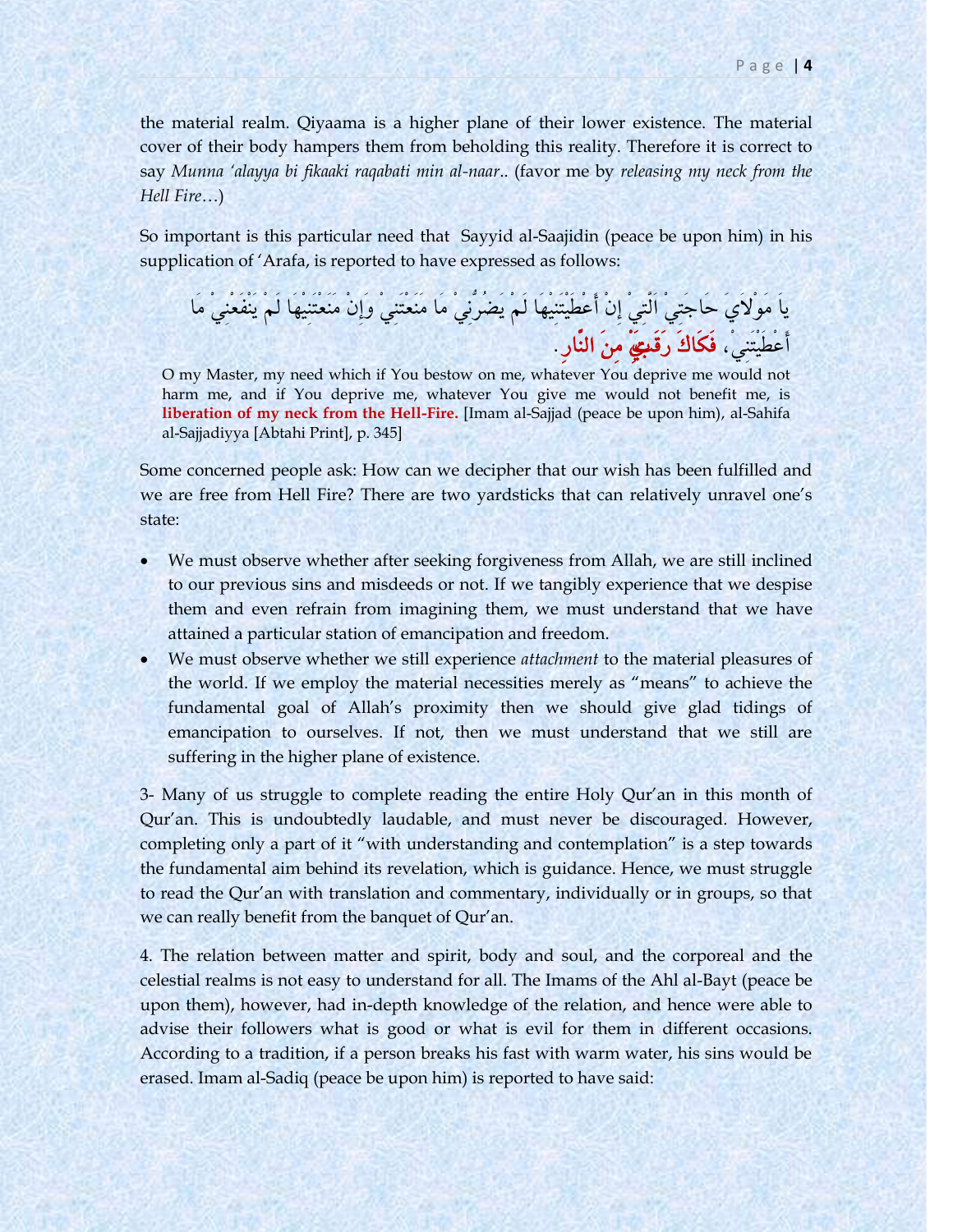إِذَا أَفْطَرَ الرَّجُلُ عَلىَ الْمَاءِ الْفَاتِرِ نَقًىَ كَبِدَهُ **وَغَسَلَ الذُّنُوْبَ مِنَ الْقَلْبِ** وَقَوَّى الْبَصَرَ وَاهِحَدِقَ

When a person breaks his fast with lukewarm water, it cleans his liver, **washes away his sins from the heart**, and strengthens one"s eyesight and eye-pupil. [Al-Kulayni, Al-Kafi, v.4, p. 152, tr. 2].

And since in this month we struggle that our sins are erased, we should grab such an opportunity instead of questioning the relation between the warm water and the forgiveness of sins.

5- Scholars of Insight inform us that the Holy Month of Ramadhan is a month of attaining Allah"s Attributes (*al-Asmaa al-Ilaahiyya*). One of the supplications where we constantly ask Allah to enable us attain His beautiful Attributes is Du"a al-Bahaa" which is also called Du"a al-Sahar. This supplication is recited at Sahar time of the Holy Month of Ramadhan. It begins with "*Allahumma inni as'aluka min bahaa'ika bi abhaahu…*" (*O Allah, indeed I ask you for the most effulgent of Your Effulgence…*" Those who understand how important this supplication is, should never even think of missing it. Despite its brevity, it contains a world of meaning. The late mystic scholar Imam Khumayni has written an in-depth exegesis of the Du'a, but due to its technical notes, it is difficult for those who are not familiar with theoretical gnosis to understand it.

6- Do not afford to allow yourself to sleep in the well-known three nights of destiny and greatness (19, 21, and 23rd). Scholars of insight inform us that even if one does not engage in supplication in these nights, just being awake also has its secret and advantage. This emphasis is augmented for the 23rd night, and hence one must struggle to be awake the whole night. And since seeking knowledge this night is highly recommended, a lesson or study circle of one hour pertaining to any important subject of religion is essential. If one is deprived of that, listening to a cassette or reading a book would also be a laudable step. Hence we must make a point to learn something that night. Secondly, we observe that there are some specific needs that the Ahl al-Bayt (peace be upon them) have taught us to seek in these nights. We must make a point that we ask for these needs. One of the most important need that we should ask is that Allah enables us employ the world as a means for the Hereafter and not a goal in itself. If this is realized than the human being would undoubtedly begin his spiritual journey towards Divine proximity.

7- There is a well-known tradition that says "*Irham turham"* (have mercy, and you be enveloped with Divine Mercy). In this Holy month we should forgive and FORGET. Instead of maintaining one"s rancor against another due to the latter"s dealings, one must clear his account with him by forgiving him totally and praying for his spiritual upliftment too. The advantage is with the forgiver. This is because: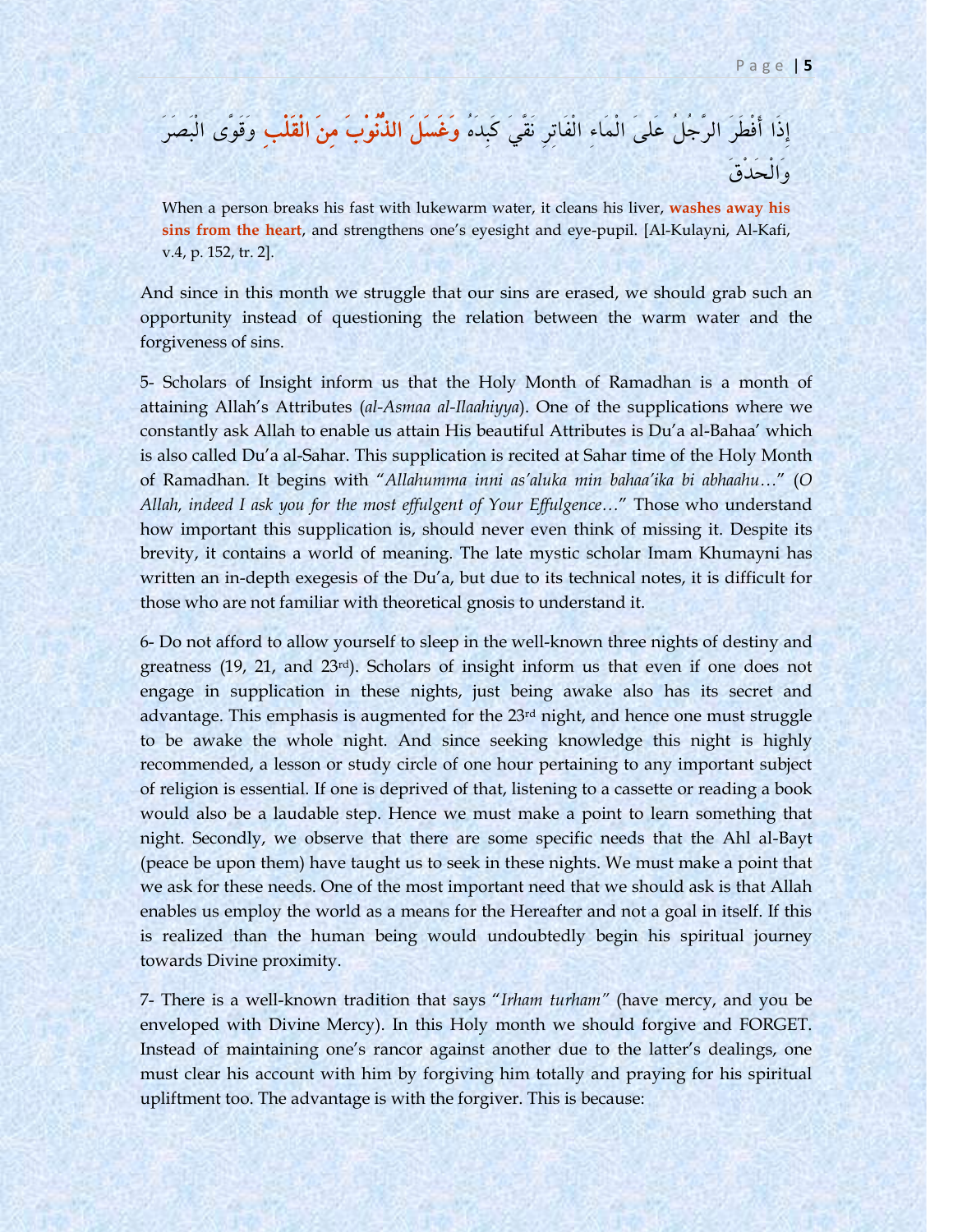- Having even a speck of rancor and hatred for another will not permit one to enter the Heaven.
- If one forgives his believing brother or sister, Allah would not overlook this. In moments of desperation and seeking Help, he would be respectfully assisted by the Merciful.

8- Struggle as much as you can "to invite" and think very less of "being invited" in this Holy month. The effects of inviting your near ones, friends, as well as the poor or middle class are extremely tremendous. We must not take this lightly at all. In addition, our emphasis must be that they should break their fast at the host's place. It should not be that they break their fasts with some bighting at home and then they eat dinner at the host"s place. All these have secrets which the likes of me and you are oblivious of, but the guardians of religion have assisted us by their directions of light.

9- In our traditions the two fundamental actions of the month of Ramadhan is *Siyaam* (fasting) and Qiyaam (standing in prayer). Many of us stress on *Siyaam*, but very less think about Qiyaam. We think that *qiyaam* (standing during the night in prayer) is restricted to *Laylat al-Qadr*. This is incorrect. Every night of the Holy Month of Ramadhan is a night of Qiyaam. Hence those who have to meet responsibilities the next day should plan to wake up at *sahar* time, perform their *salat al-layl* (which is an extension of *qiyaam*) and then take a light sahri and get ready for their day. One of the ways of getting rid of the accursed Satan according to Imam Zayn al-"Abidin (peace be upon him) is engaging in abundant worship. However, abundance without knowledge would not reap the desired benefit. One must at least know the meaning of what one is reciting. The more the knowledge and understanding of one"s worship the better one"s worship.

10- Remember that that which is important after holy month of Ramadhan is "to retain" what one has struggled to attain. Habits like praying salat al-layl, recitation and study of the Holy Qur"an, inviting others to a banquet, being open-handed, etc. should be retained even after the Holy month of Ramadhan. If one is able to achieve that then one has really benefitted from the Holy Month of Ramadhan.

11- We must struggle to get more close and intimate with our  $12<sup>th</sup>$  Holy Imam (may Allah hasten his noble reappearance). Reciting Du"a al-Iftitah with meaning can surely make us attain this intimacy. We should realize that whatever benefit, whether physical or spiritual that we receive during the day and night, is through his light, which is united with the Muhammadan light. Some scholars advise that one must struggle to be in the state of prayer at the real time of Sahar (before fajr), because the 12<sup>th</sup> Holy Imam (may Allah hasten his noble reappearance) stands in prayer at the same time. And certainly his du"as envelops the praying ones.

12- Imam al-Husayn (peace be upon him) has a unique station near Allah. And his